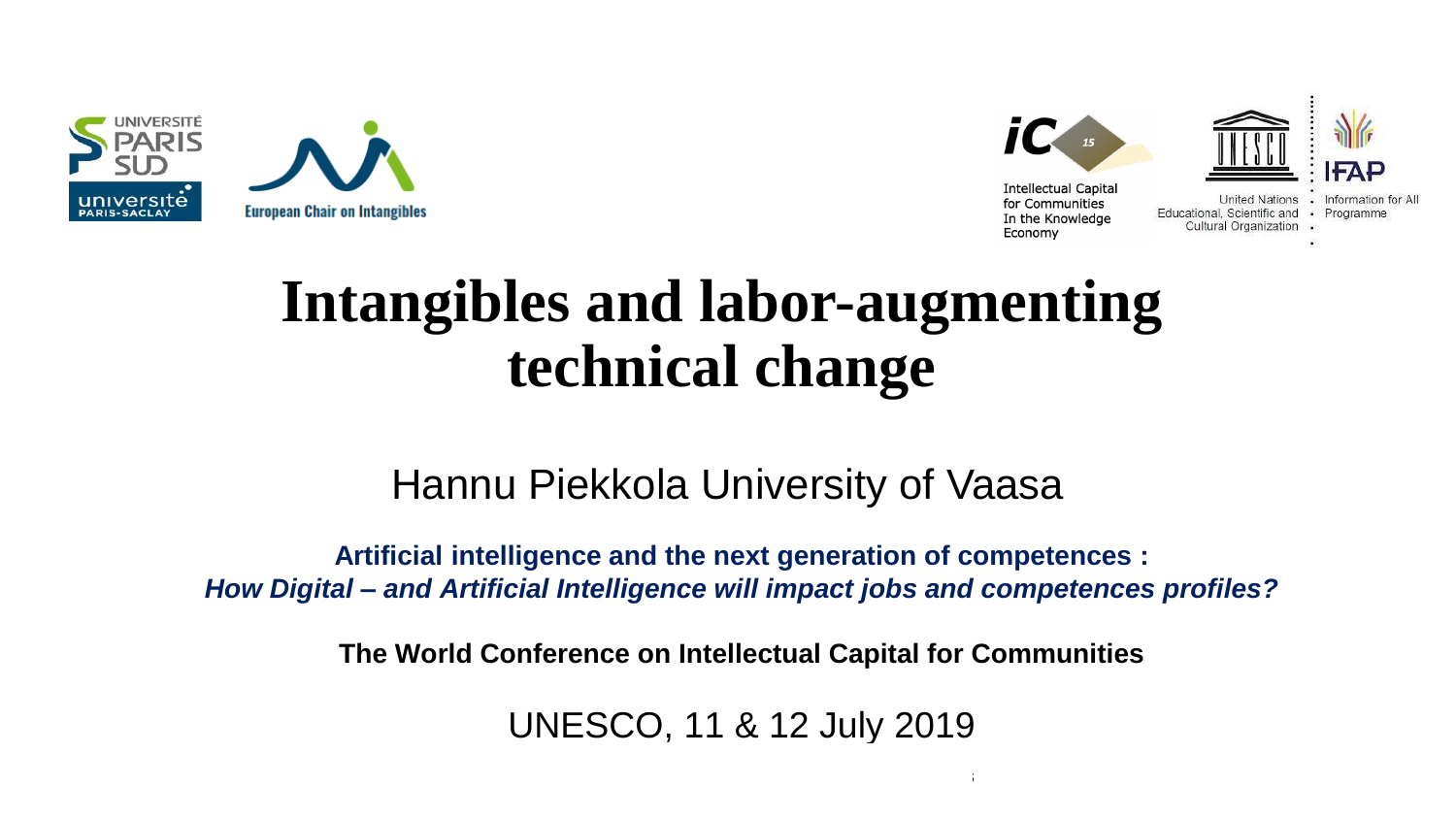

## **Introduction**

- Corrado et al. (2016) suggest that innovations are combination of increased IA accumulation related to new knowledge products that can be commercialized and new technology that shows up as an increase in TFP
- Commercial or marketable intangibles may accumulate the same way as other capital while the main interest is on their effect on labor-augmenting technological change, which may or may not be freely available to all
- The effects of IA on labor-augmenting productivity as an extension to Hellerstein et al. (1999) and Ilmakunnas and Piekkola (2014) but IA deepening is included
- Broad measures of intangibles (IA) using full register-based data of Finnish firms 1994-2014 from Statistics Finland relying on Innodrive 6th framework programme 2008-2011
- Main results: Research and development (R&D) important in marketable IA and organizational capital (OC) such as management and marketing in laboraugmenting technological change.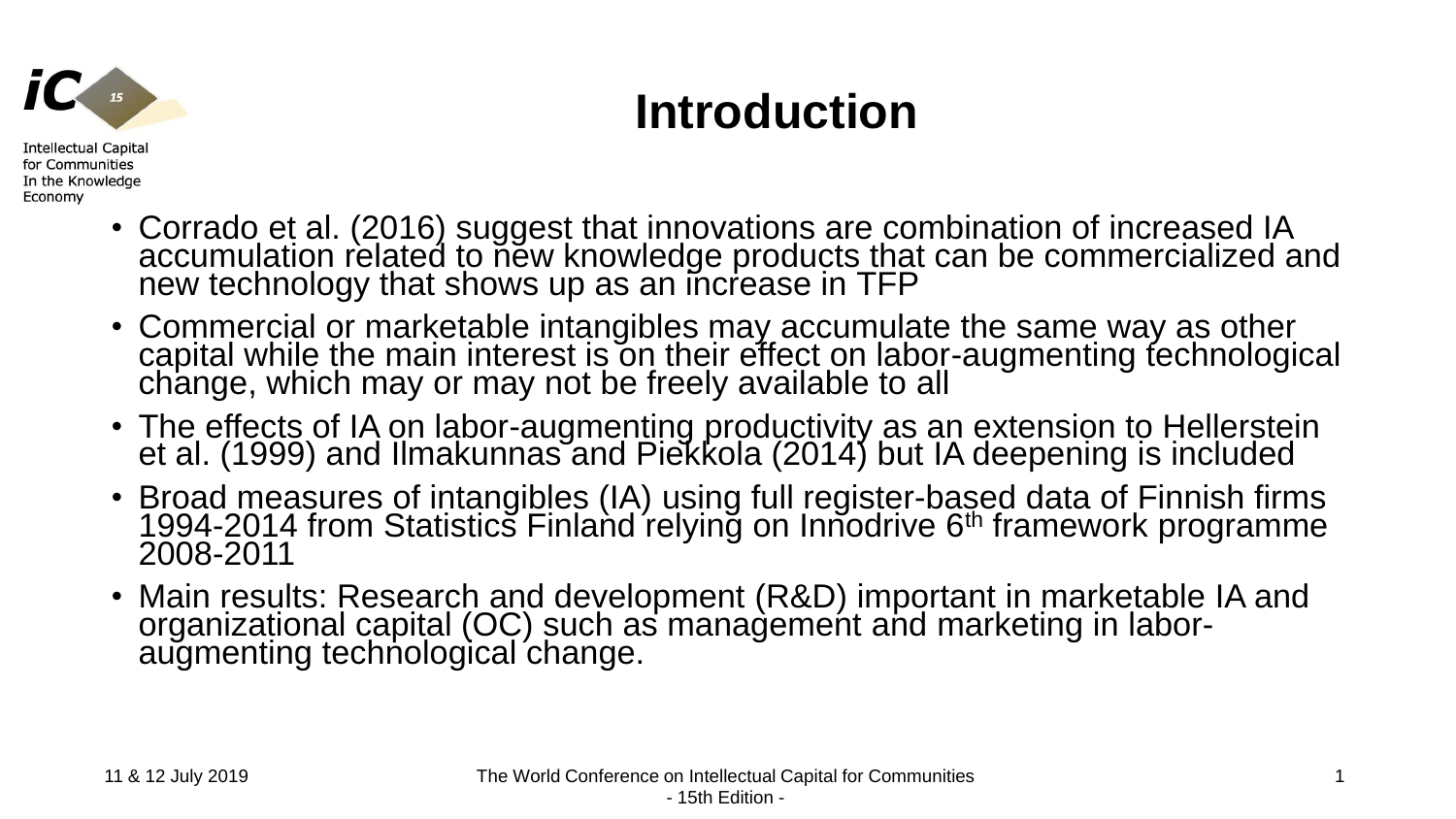

- In the Knowledge Economy
	- IAs are measured from investments in intangibles from the labor incomes of employees within selected occupations that are related to innovation-type work.
		- The EU Innodrive 2008-2011 sixth framework project (FP6): A) time shares spent on innovative work that affect the future. B) IA investment: IA work combined with the use of other factor inputs: intermediate input (value added from upstream industry such as NACE M) and tangibles.
	- The way how OC, R&D work is combined with intermediate investment and tangibles measure well them
		- intermediates used approximate well purchased OC from NACE M Professional, scientific and technical activities (expenditures and performance match each other) as well broad R&D (from R&D type wòrk'+ survey-based external).
		- The broad R&D primarily based on R&D related occupations (including engineering) + external survey-based R&D.
	- Note: considering own-account IA and purchased IA as separate in the knowledge production function may lead to double accounting for OC.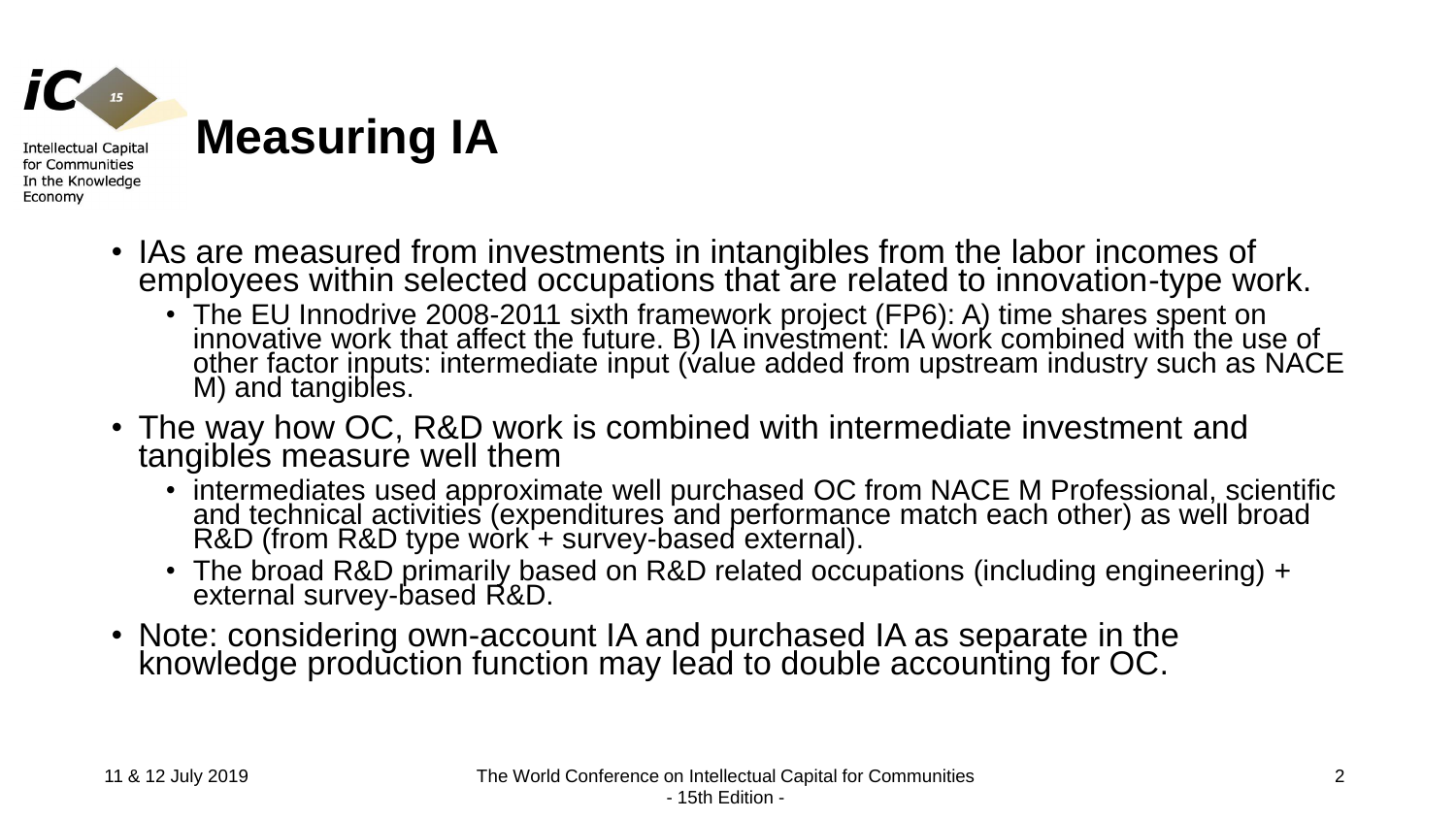

> Median firm has 19 R&D per employee (L) and 6 OC per employee (in thousand 2010€)

## **Summary table, thousand €2010**

| Variables, including IA stocks             | Mean      | Q1      | Median    | Q <sub>3</sub> | Std    | Obs 0/ Share<br>% |
|--------------------------------------------|-----------|---------|-----------|----------------|--------|-------------------|
| Value added per empl.                      | 95.7      | 48.9    | 69.1      | 103.0          | 161.0  | 119531.0          |
| Productivity growth                        | $-0.0136$ | $-.167$ | $-0.0145$ | .141           | .459   | 100.0             |
| R&D/L                                      | 35.4      | 8.39    | 18.8      | 40.3           | 74.1   | 100.0             |
| R&D/L micro firms                          | 46.1      | 14.1    | 28.4      | 57.2           | 82.6   | 28.5              |
| R&D/L micro firms, performance             | 37.5      | 9.62    | 20.6      | 41.8           | 60.7   | 28.5              |
| R&D/L small-market-share firms             | 35.3      | 8.36    | 17.2      | 39.1           | 51.0   | 18.8              |
| R&D/L small-market-share firm, performance | 21.8      | 5.39    | 11.9      | 26.0           | 30.7   | 18.8              |
| R&D/L large-market-share firms             | 33.4      | 6.63    | 16.6      | 36.6           | 87.5   | 32.6              |
| R&D/L large-market-share firm, performance | 29.3      | 3.75    | 10.9      | 27.7           | 85.2   | 32.6              |
| OC/L                                       | 10.6      | 3.0     | 6.0       | 12.8           | 13.0   | 100.0             |
| OC/L micro firms                           | 10.4      | 2.72    | 5.57      | 12.4           | 14.1   | 24.4              |
| OC/L micro firm, s performance             | 17.8      | 3.64    | 7.96      | 16.8           | 44.7   | 24.4              |
| OC/L small-market-share firms              | 9.67      | 2.46    | 5.15      | 12.0           | 11.5   | 19.5              |
| OC/L small-market-share firm, performance  | 6.67      | .903    | 3.17      | 7.65           | 16.0   | 19.5              |
| OC/L large-market-share firms              | 11.1      | 3.09    | 6.27      | 13.5           | 13.3   | 34.7              |
| OC/L large-market-share firms, performance | 10.7      | 1.76    | 4.5       | 10.6           | 25.3   | 34.7              |
| Operating income/L                         | 21.7      | 3.39    | 8.38      | 18.4           | 101.0  | 70.7              |
| Employment                                 | 110.0     | 14.0    | 30.0      | 71.0           | 483.0  | 100.0             |
| Employment no IA workers                   | 95.3      | 11.5    | 25.8      | 61.8           | 418.0  | 100.0             |
| Tangible capital/L                         | 173.0     | 14.0    | 32.4      | 85.3           | 1267.0 | 90.2              |
| Export/L                                   | 66.2      | 1.12    | 13.7      | 69.5           | 195.0  | 31.2              |
| Import/L                                   | 103.0     | 1.58    | 18.8      | 87.4           | 362.0  | 38.9              |
| Market share                               | .0194     | .000872 | .00289    | .0108          | .0621  | 99.6              |
| Foreign owned                              | .152      | 0.0     | 0.0       | 0.0            | .359   | 100.0             |
| Part of group                              | .455      | 0.0     | 0.0       | 1.0            | .498   | 100.0             |
| In thousand \$2010.                        |           |         |           |                |        |                   |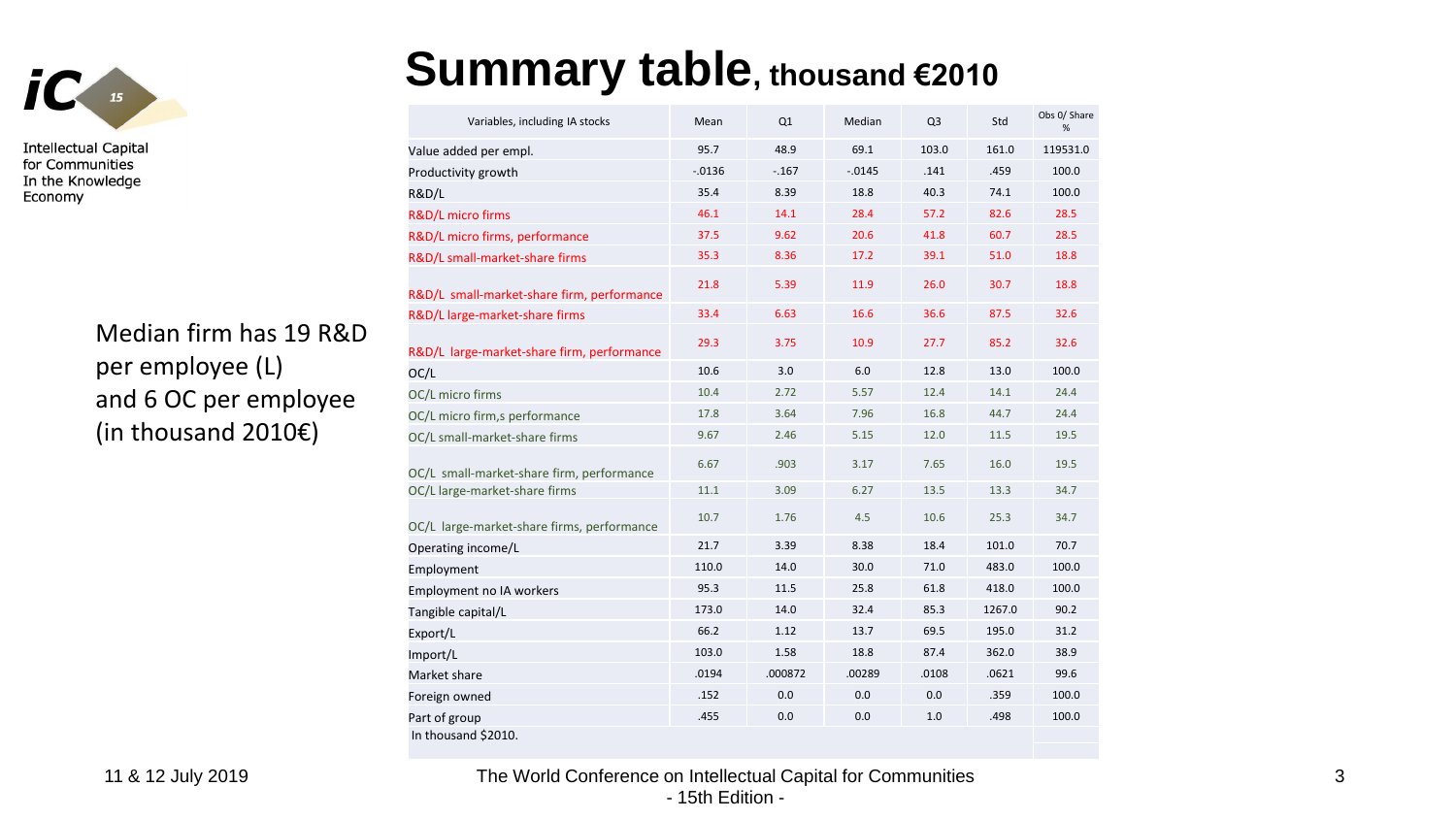

Economy

**Main results**

- OC improves productivity 240-320% with strongest effect in large firms (with market power) showing the pivotal role that management and marketing has in productivity improvement.
- R&D labor driven improvement in productivity is less 160-190% than OC driven
- Labor augmenting productivity improvement is strongest in large firms.
- Knowledge spillovers are most important among SMEs (i.e. lower in large firms with market power, rely on internal knowledge?).
- R&D leads to commercialized innovations and hence contribute more to the accumulation of IAs and hence to innovations that are not freely available or shared, these also improve R&D driven technological change.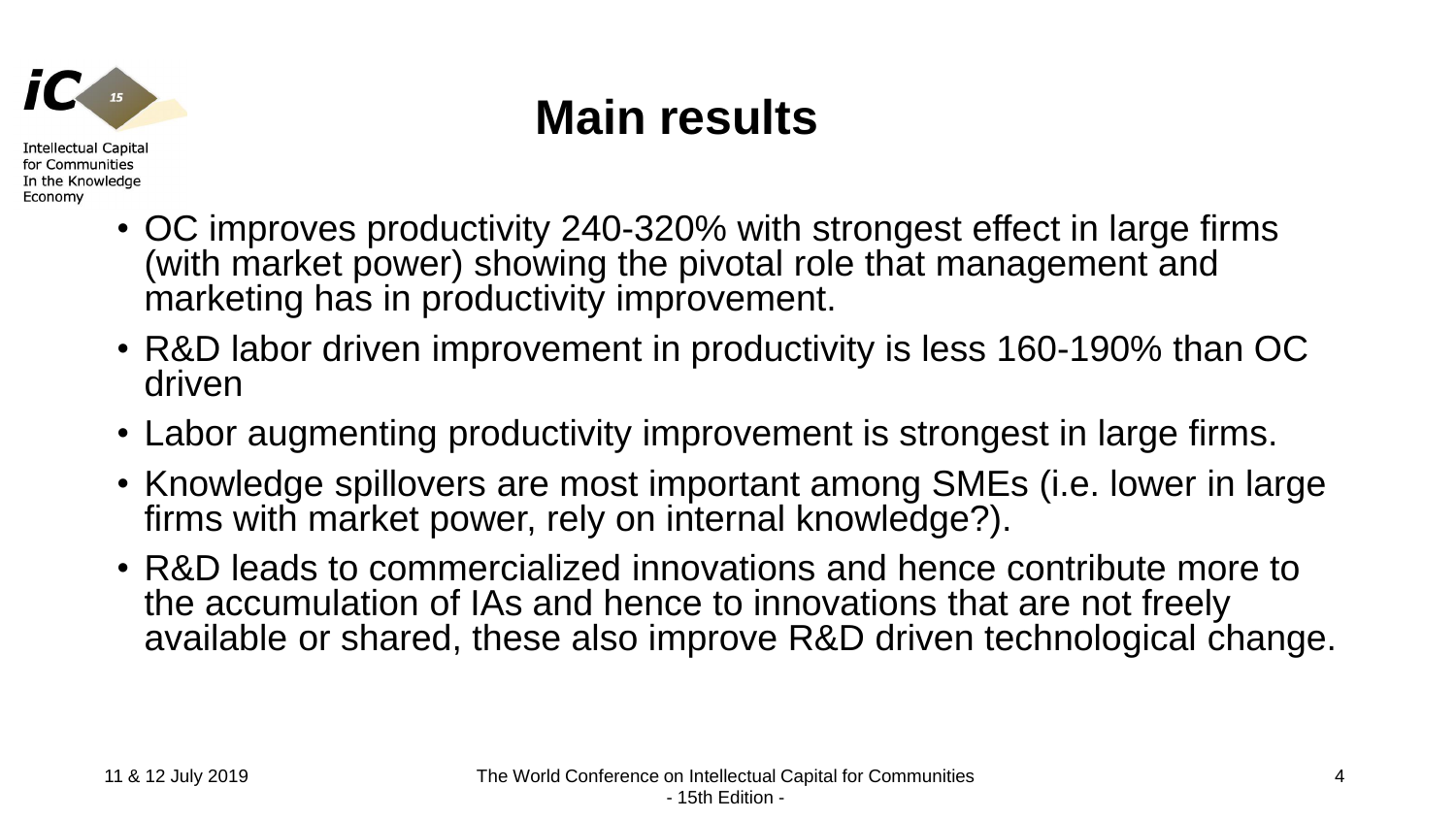

## **Methodology**

Production function

$$
Y_{it} = (AL_{it})^{1-\sum_{m} \alpha_{mi} - \alpha_{ki}} \prod_{m} (R_{mit})^{\alpha_{mi}} K_{it}^{\alpha_{Ki}}
$$

$$
\log AL = \log L + \log \left[ 1 + (a_R - 1)L_R / L + (a_o - 1)L_o / L \right] \approx \log L + (a_R - 1)L_R / L + (a_o - 1)L_o / L
$$

$$
\log AL = \log L + \log \left[ 1 + (a_R - 1)L_f / L + (a_O - 1)L_o / L \right] \approx \log L + (a_R - 1)L_f / L + (1 - \log L) = \log L + (a_R - 1)L_f / L + (1 - \log L) = \log L + (a_R - 1)L_f / L + (1 - \log L) = \log L + \frac{1}{\omega_{hi}} \log L + \frac{1}{\omega_{hi}} \log L + \frac{1}{\omega_{hi}} \log L + \frac{1}{\omega_{hi}} \log L + \frac{1}{\omega_{hi}} \log L + \frac{1}{\omega_{hi}} \log L + \frac{1}{\omega_{hi}} \log L + \frac{1}{\omega_{hi}} \log L + \frac{1}{\omega_{hi}} \log L + \frac{1}{\omega_{hi}} \log L + \frac{1}{\omega_{hi}} \log L + \frac{1}{\omega_{hi}} \log L + \frac{1}{\omega_{hi}} \log L + \frac{1}{\omega_{hi}} \log L + \frac{1}{\omega_{hi}} \log L + \frac{1}{\omega_{hi}} \log L + \frac{1}{\omega_{hi}} \log L + \frac{1}{\omega_{hi}} \log L + \frac{1}{\omega_{hi}} \log L + \frac{1}{\omega_{hi}} \log L + \frac{1}{\omega_{hi}} \log L + \frac{1}{\omega_{hi}} \log L + \frac{1}{\omega_{hi}} \log L + \frac{1}{\omega_{hi}} \log L + \frac{1}{\omega_{hi}} \log L + \frac{1}{\omega_{hi}} \log L + \frac{1}{\omega_{hi}} \log L + \frac{1}{\omega_{hi}} \log L + \frac{1}{\omega_{hi}} \log L + \frac{1}{\omega_{hi}} \log L + \frac{1}{\omega_{hi}} \log L + \frac{1}{\omega_{hi}} \log L + \frac{1}{\omega_{hi}} \log L + \frac{1}{\omega_{hi}} \log L + \frac{1}{\omega_{hi}} \log L + \frac{1}{\omega_{hi}} \log L + \frac{1}{\omega_{hi}} \log L + \frac{1}{\omega_{hi}} \log L + \frac{1}{\omega_{hi}} \log L + \frac{1}{\omega_{hi}} \log L + \frac{1}{\omega_{hi}} \log L + \frac{1}{\omega_{hi}} \log L + \frac{1}{\omega_{hi}} \log L + \frac{1}{\omega_{hi}} \log L + \frac{1}{\omega_{hi}} \log L + \frac{1}{\omega_{hi}} \log L + \
$$

is hourly wage ratio of type  $IA<sub>m</sub>$  to skilled workers • Cobb-Douglas production function A=quality, L=employees, R<sub>m</sub>, m=R&D,OC, K=tangible capital, a<sub>R</sub> = quality of R&D work,  $a_{OC}$  = quality of OC work, in estimation eqution Z controls, e is residual,  $\hat{a}_{wmit}$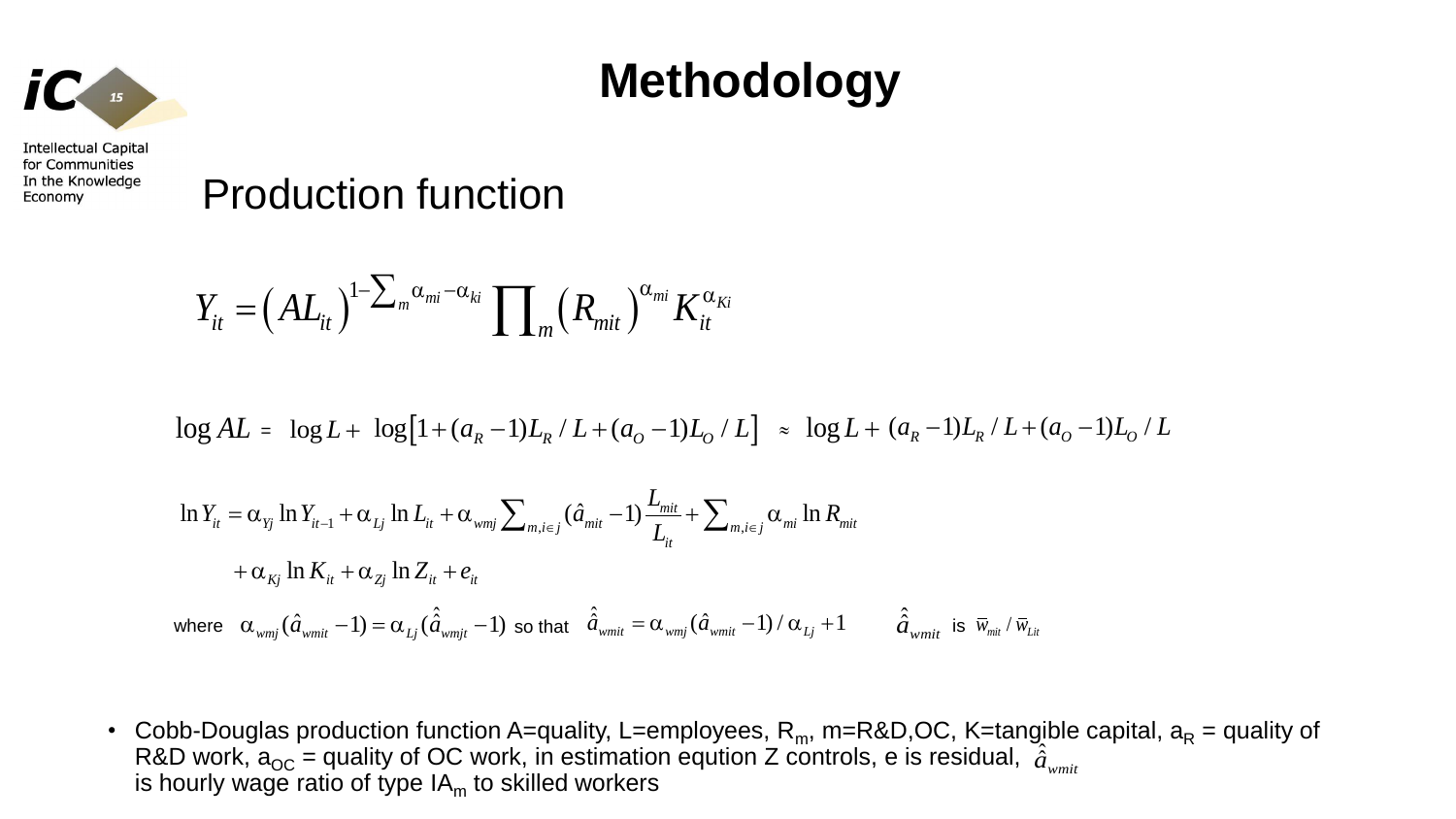# $IC_{15}$

**Intellectual Capital** for Communities In the Knowledge Economy

#### **Labor-augmenting technical change from production function estimates at firm level, OLS**

|                                                                                                       | <b>Micro firms &lt;</b><br>10 employees | Low-market<br>share firms | <b>High-market</b><br>share firms |
|-------------------------------------------------------------------------------------------------------|-----------------------------------------|---------------------------|-----------------------------------|
|                                                                                                       |                                         |                           |                                   |
|                                                                                                       |                                         | <b>R&amp;D</b>            |                                   |
| <b>Compensation ratio</b>                                                                             | 1.15                                    | 1.06                      | 1.24                              |
| Quality adjusted technical change median                                                              | 1.59                                    | 1.17                      | 1.86                              |
| <b>Quality adjusted P25-P75 range</b>                                                                 | $1.15 - 1.96$                           | $0.74 - 1.79$             | $0.89 - 3.5$                      |
| Long-term multiplier                                                                                  | 2.06                                    | 1.90                      | 2.14                              |
|                                                                                                       |                                         | <b>OC</b>                 |                                   |
| <b>Compensation ratio</b>                                                                             | 1.09                                    | 1.11                      | 1.27                              |
| Quality adjusted technical change median                                                              | 2.53                                    | 2.43                      | 3.19                              |
| <b>Quality adjusted P25-P75 range</b>                                                                 | $1.03 - 3.22$                           | $0.61 - 3.94$             | $1.02 - 5.39$                     |
| Long-term multiplier                                                                                  | 2.11                                    | 1.88                      | 2.19                              |
| Table shows median technical change. P25-P75 range and long-term multiplier are from (11); the        |                                         |                           |                                   |
| former shows range of quality adjusted technical range at percentiles 25% and 75% of overall          |                                         |                           |                                   |
| distribution calculated at median employment coefficients and the latter shows the multiplier for all |                                         |                           |                                   |
| the short-term effects $1/(1-a_v)$ , where $a_v$ is coefficient of lagged value added.                |                                         |                           |                                   |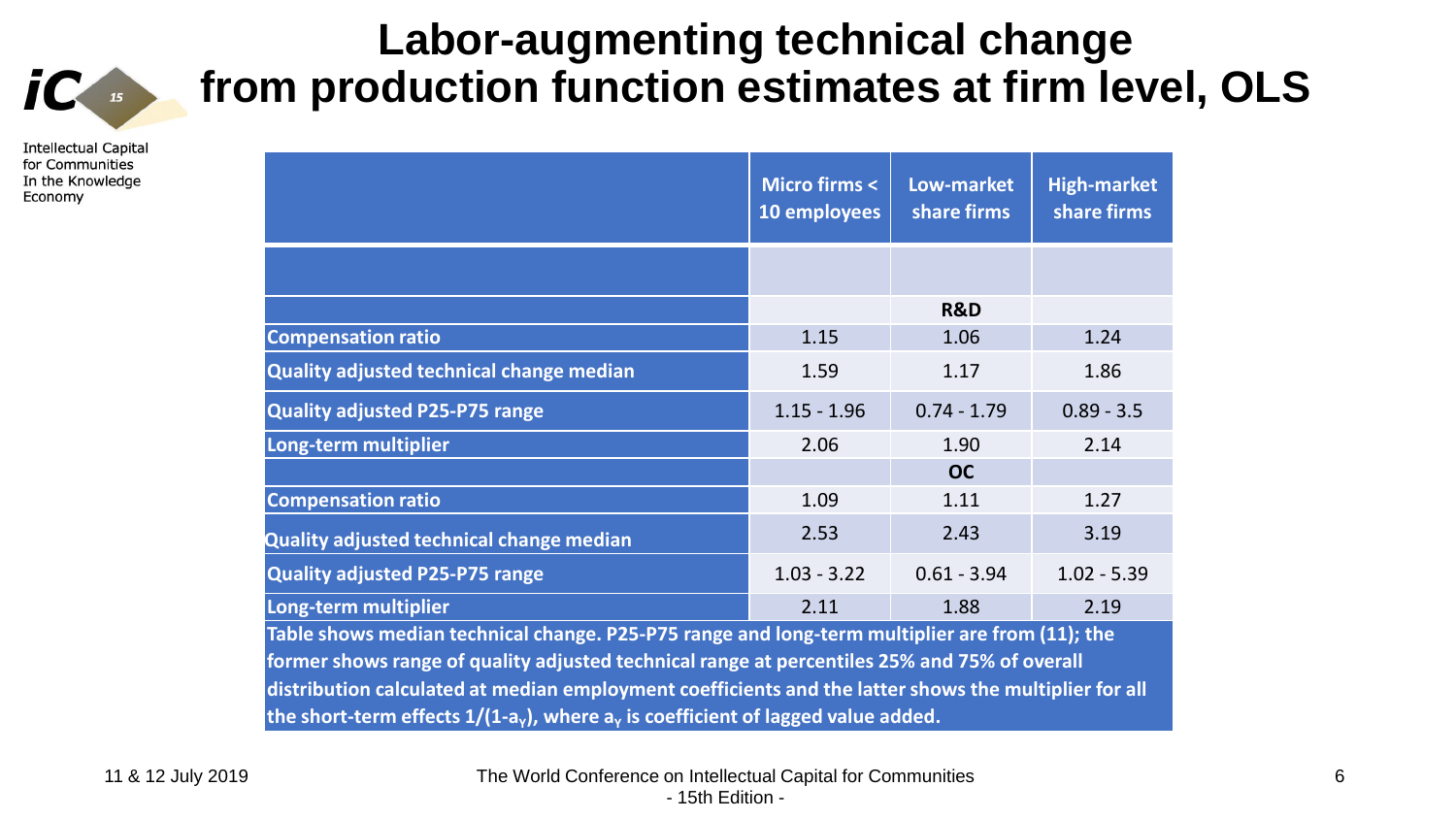

## **Table 4. Labor-augmenting technological change background variable at industry level OLS**

|                         | R&D technical change |                              | OC technical change |                              |  |  |
|-------------------------|----------------------|------------------------------|---------------------|------------------------------|--|--|
|                         | All firms            | Large-market-<br>share firms | All firms           | Large-market-<br>share firms |  |  |
| R&D asset               | 13.630*              | 24.702**                     | $-6.540*$           | $-10.640**$                  |  |  |
|                         | (5.653)              | (7.731)                      | (3.004)             | (3.947)                      |  |  |
| R&D asset squared       | $-0.714*$            | $-1.235**$                   | $0.328*$            | $0.488*$                     |  |  |
|                         | (0.282)              | (0.391)                      | (0.150)             | (0.200)                      |  |  |
| OC asset                | $-0.616$             | $-0.158$                     | $-0.624$            | $-0.849*$                    |  |  |
|                         | (0.545)              | (0.866)                      | (0.329)             | (0.353)                      |  |  |
| Export                  | $-0.473$             | $-1.814***$                  | 0.679               | $0.938***$                   |  |  |
|                         | (0.440)              | (0.532)                      | (0.351)             | (0.197)                      |  |  |
| Import                  | $0.818*$             | $1.910***$                   | $-0.662$            | $-0.897***$                  |  |  |
|                         | (0.416)              | (0.540)                      | (0.371)             | (0.213)                      |  |  |
| Tangible capital        | 0.263                | $-0.526$                     | 0.025               | $1.291**$                    |  |  |
|                         | (0.688)              | (1.267)                      | (0.303)             | (0.417)                      |  |  |
| Small-market-share firm | 3.439                |                              | 1.308               |                              |  |  |
|                         | (1.789)              |                              | (0.862)             |                              |  |  |
| Large-market-share firm | 3.533                |                              | $-2.404*$           | $\overline{\phantom{a}}$     |  |  |
|                         | (1.860)              |                              | (1.033)             |                              |  |  |
| Observations            | 2230                 | 2230                         | 1222                | 1222                         |  |  |
| R squared               | 0.249                | 0.230                        | 0.369               | 0.416                        |  |  |

**11 & 12 July 2019 The World Conference on Intellectual for Andrew State and years. P-values: \*** p < 0.05, \*\* p < 0.01, \*\*\* p < 0.001. All except dummy variables are in logs. Dummies cover 33 NACE 2-digit industries, 18 NACE3 regions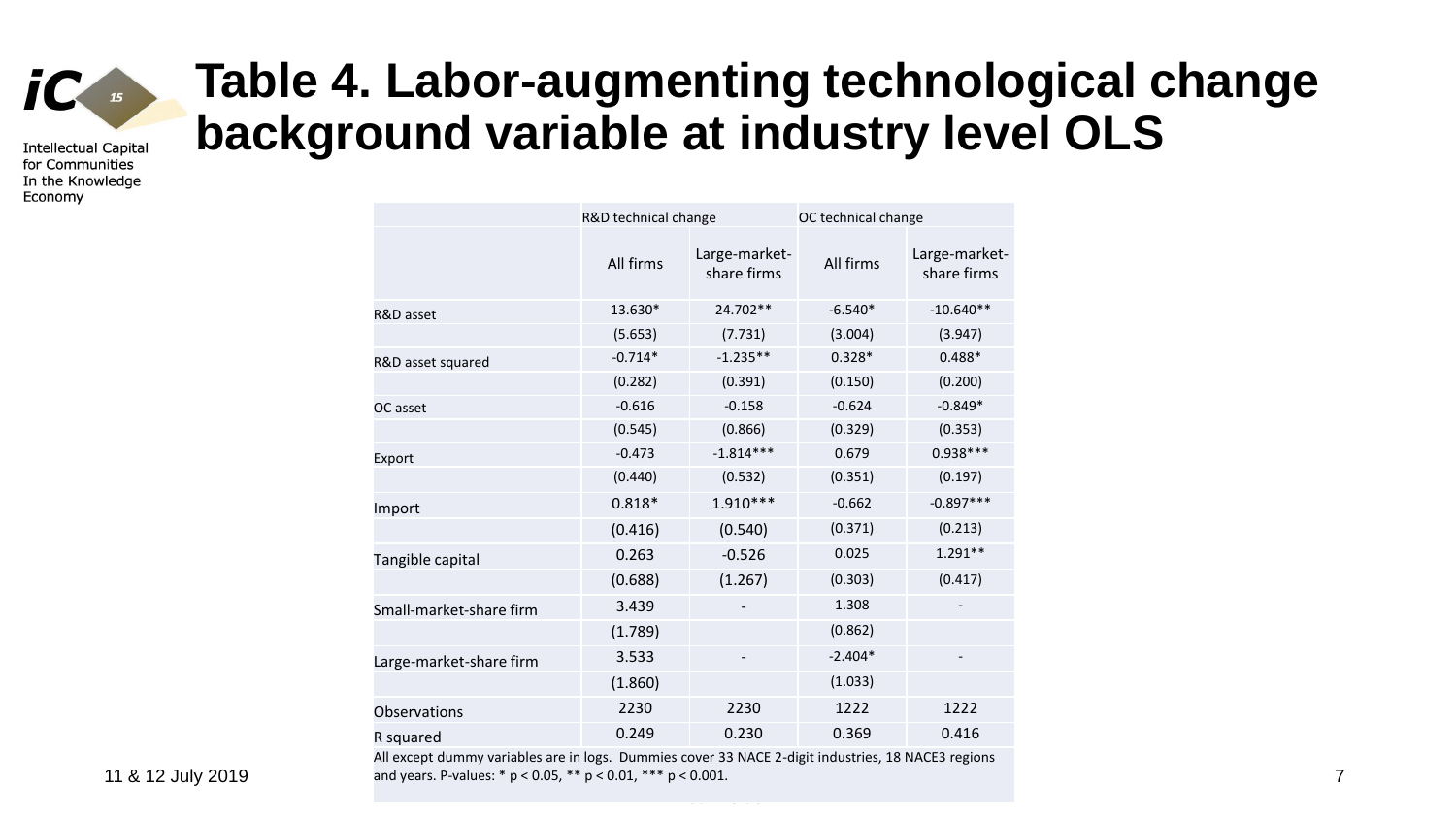

## **Determinants of technical change at industry level**

- R&D labor augmented technical change related to own capital deepening
	- At a decreasing rate
	- Negatively related to exports positively to imports
	- Negatively related to OC deepening (not significant)
- OC labor augmented technical change negatively related to own capital deepening
	- Positively related to exports negatively to import sin large firms
	- Micro firms are relatively less driven by this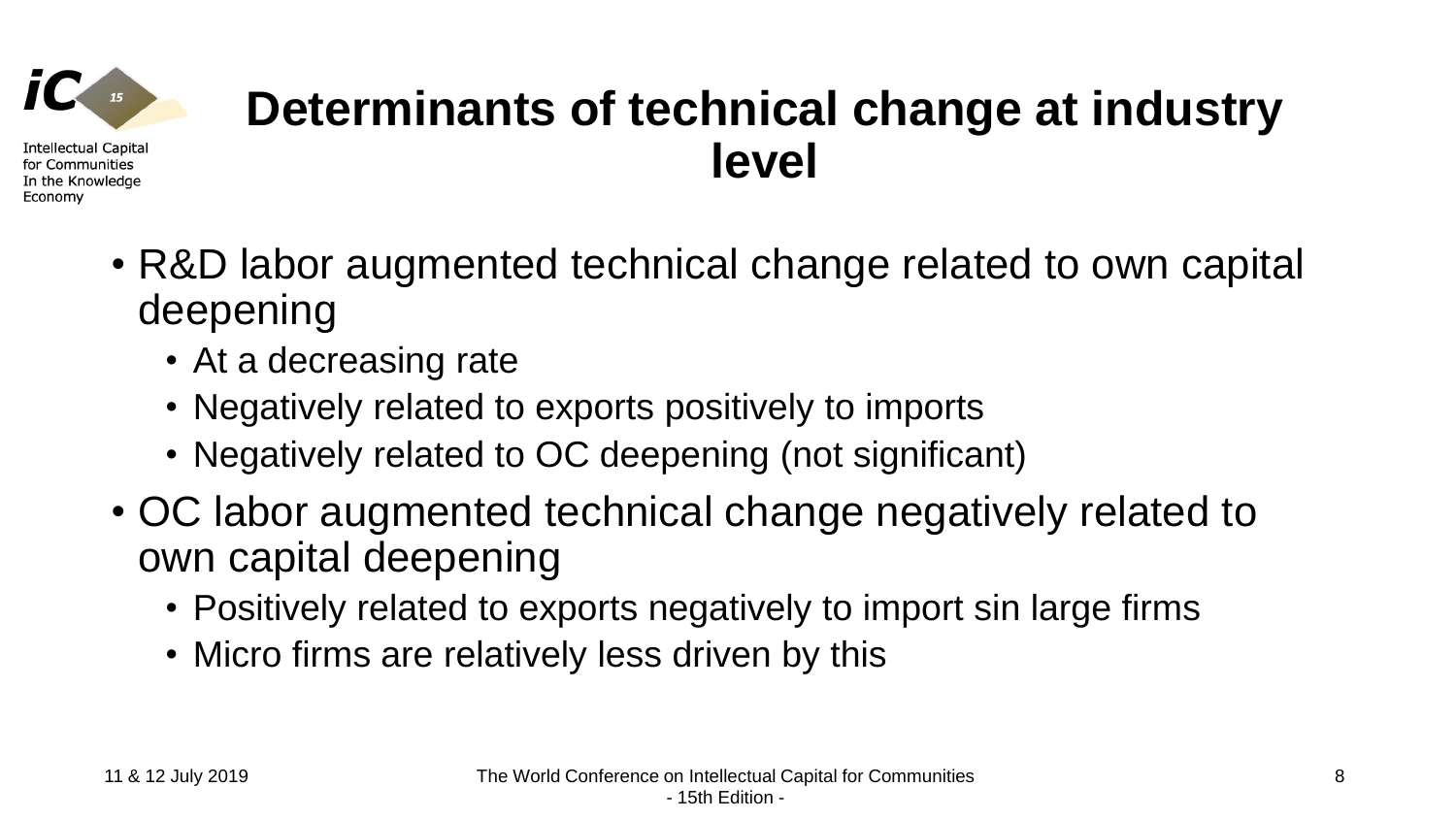

#### **Table 5. Labor productivity and knowledge spillovers at firm level**

 $< 0.001$ .

for Communities In the Knowledge Economy

#### Knowledge spillovers  $\alpha_{\textit{\tiny{spill,mk}}}$  from  $\alpha_{_{spill,mk}}$  fron

**Table 5. Labor prod**  
\nledge spillovers 
$$
\alpha_{split,mk}
$$
 from  
\n
$$
\sum_{k} \alpha_{split,mk} \sum_{i \in k,j} \frac{L_{imt}}{L_{jkmt}} (\hat{a}_{kjmt} - 1)
$$
\nch m=R&D, OC where  $\hat{a}_{kjmt}$  is from estimate  
\nadjusted technical change. Aggregated to  
\ny level j for each firm size k using each i fir

**OOF produce**<br>  $(\hat{a}_{k_{jmt}} - 1)$ <br>
is from estimation of<br>
Aggregated to<br>
susing each i firm's<br>
The contribution to<br>
Is on the relative siz • For each m=R&D, OC where  $\hat{a}_{\scriptscriptstyle{k}jm}$  is from estimation of quality adjusted technical change. Aggregated to industry level j for each firm size k using each i firm's labor shares  $L_{im}/L_{jkm}$  as weights. The contribution to knowledge spillovers thus depends on the relative size of the firm.  $p$ <sup>ill,mk</sup>  $\sum_{i \in k, j} \frac{m}{L_{jkmt}}$ <br>R&D, OC where  $\hat{a}_{k_{jmt}}$ <br>ad technical change.<br>j for each firm size k<br> $L_{im}/L_{jkmt}$  as weights. Tillovers thus depend

| Table 5. Labor productivity and knowledge spillovers at firm level                                                                                                                                                                                                 |                                                        |                          |                          |                         |
|--------------------------------------------------------------------------------------------------------------------------------------------------------------------------------------------------------------------------------------------------------------------|--------------------------------------------------------|--------------------------|--------------------------|-------------------------|
|                                                                                                                                                                                                                                                                    |                                                        |                          |                          |                         |
|                                                                                                                                                                                                                                                                    |                                                        |                          |                          |                         |
|                                                                                                                                                                                                                                                                    |                                                        | Micro firms<br>$\leq 10$ | Low-market               |                         |
|                                                                                                                                                                                                                                                                    |                                                        | employees                | share firms              | share firms             |
|                                                                                                                                                                                                                                                                    | VA/L lagged                                            | $0.6316***$<br>(0.0014)  | $0.5660***$<br>(0.0051)  | $0.6572***$<br>(0.0051) |
|                                                                                                                                                                                                                                                                    | Emloyee no IA                                          | $0.3289***$              | $0.3467***$              | $0.2858***$             |
|                                                                                                                                                                                                                                                                    |                                                        | (0.0014)                 | (0.0053)                 | (0.0049)                |
|                                                                                                                                                                                                                                                                    | R&D knowledge spillover<br>Micro firms                 | $-0.5790***$             | $-0.9183**$              | $-1.1684***$            |
|                                                                                                                                                                                                                                                                    |                                                        | (0.0157)                 | (0.3216)                 | (0.1473)                |
|                                                                                                                                                                                                                                                                    | Small-market-share firms                               | 1.4078***<br>(0.0379)    | $2.0431***$<br>(0.1225)  | $1.3127***$<br>(0.0795) |
|                                                                                                                                                                                                                                                                    | Large-market-share firms                               | $0.0164***$              | $-0.0054**$              | $0.0051***$             |
|                                                                                                                                                                                                                                                                    | OC knowledge spillover                                 | (0.0014)                 | (0.0018)                 | (0.0012)                |
|                                                                                                                                                                                                                                                                    | Micro firms                                            | $-0.0862***$             | 1.0931*                  | 0.0157                  |
| iowledge spillovers $\alpha_{\tiny{spill,mk}}$ from<br>$\sum\nolimits_k \alpha_{\textit{spill,mk}} \sum\nolimits_{i \in k, j} \frac{L_{i m t}}{L_{j k m t}}(\hat{\hat{a}}_{k j m t} - 1)$<br>or each m=R&D, OC where $\hat{a}_{\text{kjmt}}$ is from estimation of | Small-market-share firms                               | (0.0106)<br>$0.9664***$  | (0.4732)<br>$0.5989***$  | (0.0707)<br>$0.5369***$ |
| ality adjusted technical change. Aggregated to                                                                                                                                                                                                                     |                                                        | (0.0439)                 | (0.0955)                 | High-market<br>(0.0884) |
| dustry level j for each firm size k using each i firm's                                                                                                                                                                                                            | Large-market-share firms                               | $0.0745***$<br>(0.0054)  | $-0.0709***$<br>(0.0147) | $0.0483***$<br>(0.0105) |
| bor shares $ L_{int}/L_{jkm}$ as weights. The contribution to<br>owledge spillovers thus depends on the relative size                                                                                                                                              | Quality adjusted technical                             | $0.1063***$              | $0.3464***$              | $0.3077***$             |
|                                                                                                                                                                                                                                                                    | change $a_{\text{R\&D}}$<br>Quality adjusted technical | (0.0047)<br>$0.2104***$  | (0.0201)<br>$0.7328***$  | (0.0286)<br>$0.6793***$ |
| the firm.                                                                                                                                                                                                                                                          | change $a_{OC}$                                        | (0.0073)                 | (0.0368)                 | (0.0274)                |
|                                                                                                                                                                                                                                                                    | R&D asset                                              | $0.0183***$              | $0.0155***$              | $0.0116***$             |
|                                                                                                                                                                                                                                                                    | OC asset                                               | (0.0001)<br>$0.0151***$  | (0.0002)<br>$0.0088***$  | (0.0003)<br>$0.0137***$ |
|                                                                                                                                                                                                                                                                    |                                                        | (0.0001)                 | (0.0003)                 | (0.0004)                |
|                                                                                                                                                                                                                                                                    | K/L                                                    | $0.0173***$<br>(0.0002)  | $0.0165***$<br>(0.0008)  | $0.0208***$<br>(0.0010) |
|                                                                                                                                                                                                                                                                    | K/L lagged                                             | $-0.0082***$             | $-0.0107***$             | $-0.0137***$            |
|                                                                                                                                                                                                                                                                    |                                                        | (0.0002)                 | (0.0008)                 | (0.0010)                |
|                                                                                                                                                                                                                                                                    | Long-term multiplier<br>Observations                   | 2.71<br>1146978          | 2.3<br>106880            | 2.92<br>101581          |
|                                                                                                                                                                                                                                                                    | R squared                                              | 0.825                    | 0.779                    | 0.909                   |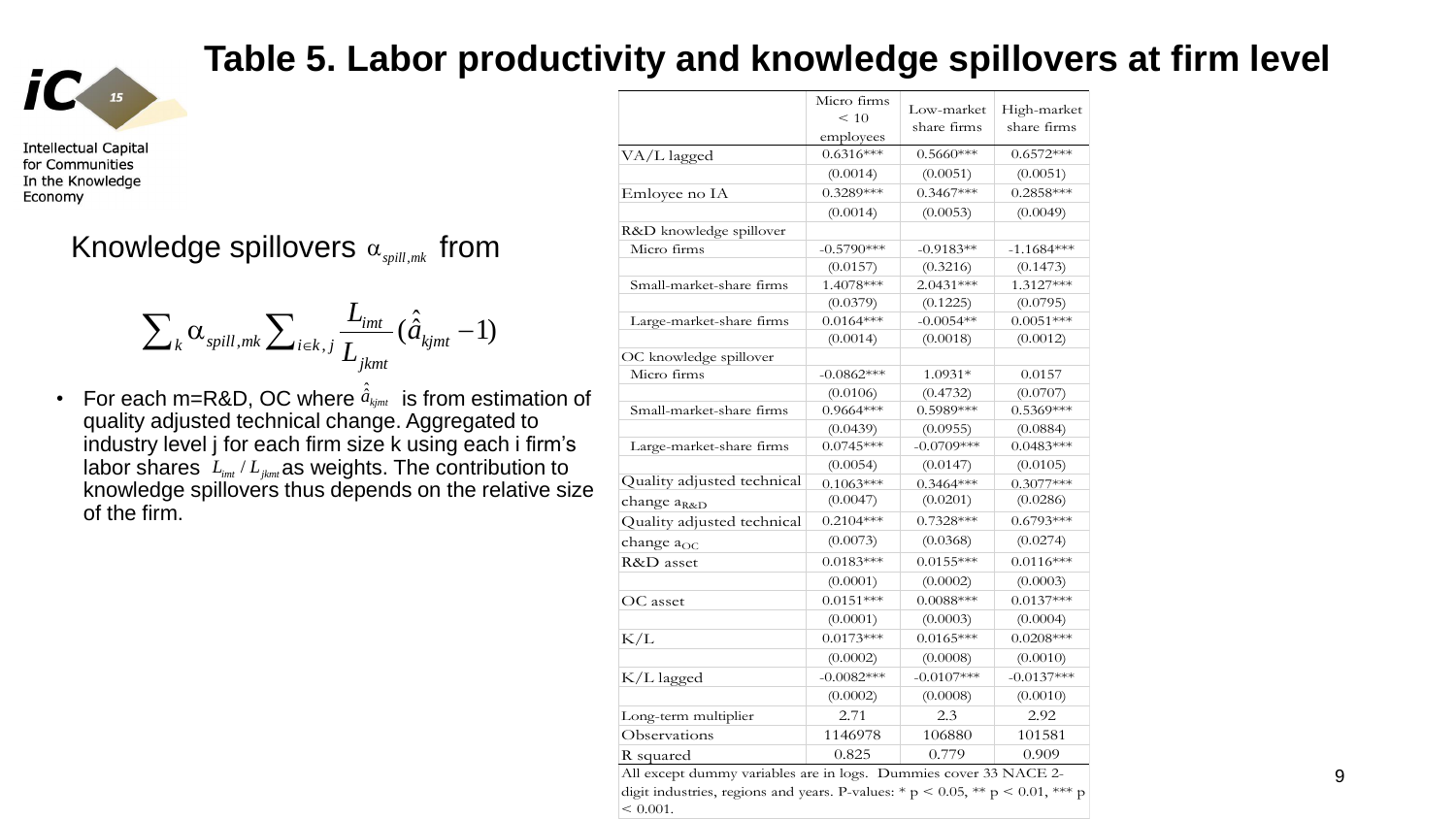# **Labor productivity and knowledge spillovers at firm level**

- Knowledge spillovers improving productivity stronger in other than micro firms
	- The very high spillovers in SMEs imply that substantial part of IA driven technological progress is from knowledge spillovers, i.e. SMEs do not internalize the positive effects in their innovation decisions
- Marketable IA (deepening) has very similar marginal returns irrespective of firm size
- OC labor is not only more important for labor-augmenting technological change in Finland than R&D but also creates larger knowledge spillovers in other than large firms
- R&D spillovers are concentrated in large firms

Intellectual Capital for Communities In the Knowledge

Economy